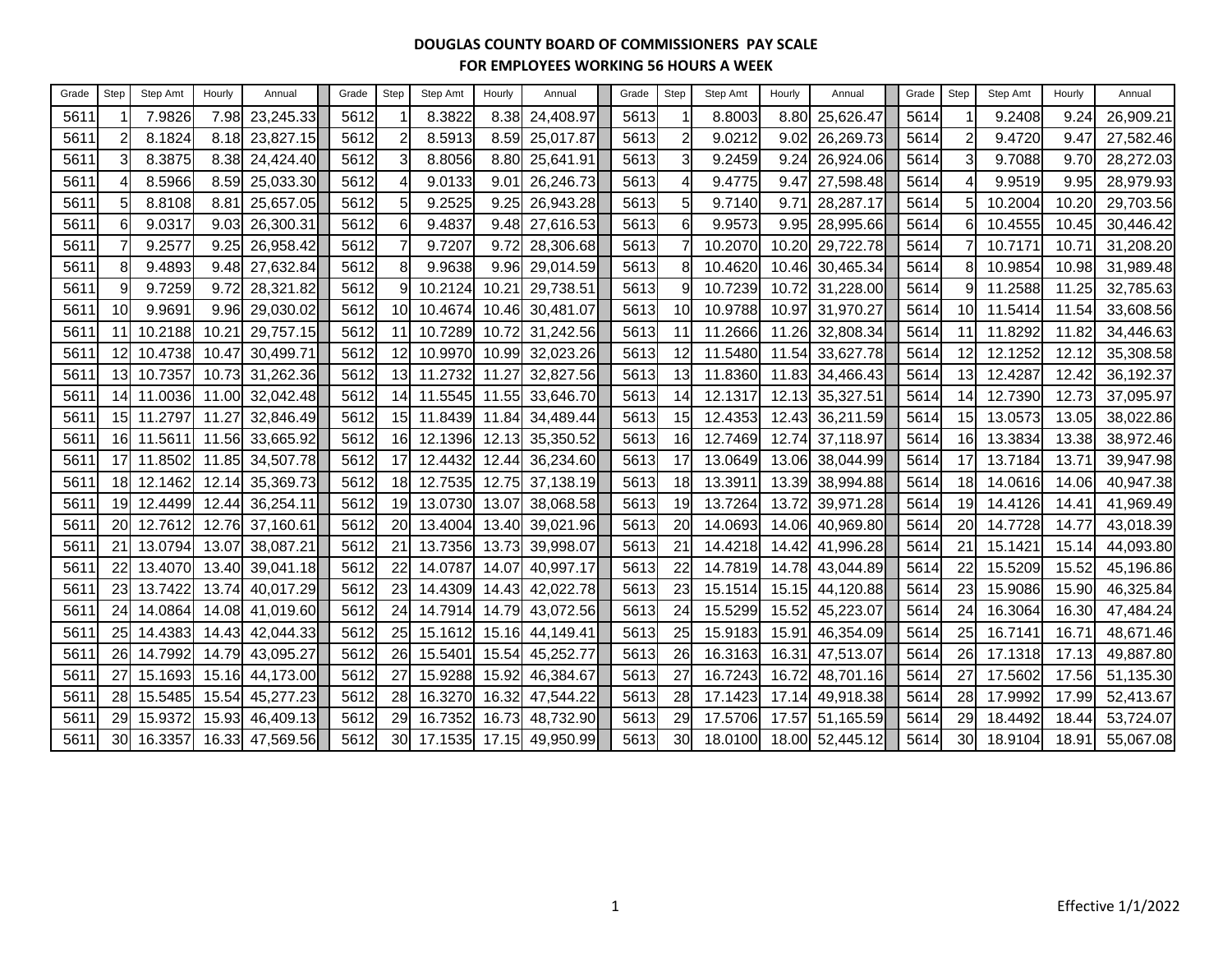| Grade | Step            | <b>Step Amt</b> | Hourly            | Annual    | Grade | <b>Step</b> | Step Amt | Hourly | Annual    | Grade | <b>Step</b>     | Step Amt | Hourly | Annual          | Grade | Step    | Step Amt      | Hourly | Annual    |
|-------|-----------------|-----------------|-------------------|-----------|-------|-------------|----------|--------|-----------|-------|-----------------|----------|--------|-----------------|-------|---------|---------------|--------|-----------|
| 5615  |                 | 9.7035          | 9.70              | 28,256.59 | 5616  |             | 10.1886  | 10.18  | 29,669.20 | 5617  |                 | 10.6972  |        | 10.69 31,150.25 | 5618  |         | 11.2323       | 11.23  | 32,708.46 |
| 5615  |                 | 9.9454          | 9.94              | 28,961.00 | 5616  |             | 10.4424  | 10.44  | 30,408.27 | 5617  |                 | 10.9655  |        | 10.96 31,931.54 | 5618  |         | 11.5138       | 11.51  | 33,528.19 |
| 5615  |                 | 10.1937         | 10.19             | 29,684.05 | 5616  | 3           | 10.7039  | 10.70  | 31,169.76 | 5617  | з               | 11.2389  | 11.23  | 32,727.68       | 5618  |         | 11.8017<br>ЗI | 11.80  | 34,366.55 |
| 5615  |                 | 10.4488         | 10.44             | 30,426.91 | 5616  |             | 10.9722  | 10.97  | 31,951.05 | 5617  |                 | 11.5204  | 11.52  | 33,547.40       | 5618  |         | 12.0962       | 12.09  | 35,224.13 |
| 5615  |                 | 10.7106         | 10.7 <sup>2</sup> | 31,189.27 | 5616  | 5           | 11.2455  | 11.24  | 32,746.90 | 5617  |                 | 11.8084  |        | 11.80 34,386.06 | 5618  | 5       | 12.3984       | 12.39  | 36,104.14 |
| 5615  | $6 \mid$        | 10.9788         | 10.97             | 31,970.27 | 5616  | 6           | 11.5270  | 11.52  | 33,566.62 | 5617  | 6               | 12.1029  |        | 12.10 35,243.64 | 5618  | 61      | 12.7087       | 12.70  | 37,007.73 |
| 5615  |                 | 11.2520         | 11.25             | 32,765.82 | 5616  |             | 11.8148  | 11.81  | 34,404.70 | 5617  |                 | 12.4064  |        | 12.40 36,127.44 | 5618  |         | 13.0255       | 13.02  | 37,930.26 |
| 5615  |                 | 8 11.5334       | 11.53             | 33,585.26 | 5616  | 8           | 12.1106  | 12.11  | 35,266.07 | 5617  | 81              | 12.7167  | 12.71  | 37,031.03       | 5618  | 81      | 13.3519       | 13.35  | 38,880.73 |
| 5615  |                 | 11.8227         | 11.82             | 34,427.70 | 5616  | 9           | 12.4131  | 12.41  | 36,146.95 | 5617  |                 | 13.0336  |        | 13.03 37,953.84 | 5618  | 9       | 13.6855       | 13.68  | 39,852.18 |
| 5615  | 10 <sup>1</sup> | 12.1172         | 12.1              | 35,285.29 | 5616  | 10          | 12.7232  | 12.72  | 37,049.96 | 5617  | 10 <sup>1</sup> | 13.3596  | 13.35  | 38,903.16       | 5618  | 10      | 14.0275       | 14.02  | 40,848.08 |
| 5615  | 11              | 12.4209         | 12.42             | 36,169.66 | 5616  | 11          | 13.0413  | 13.04  | 37,976.27 | 5617  | 11              | 13.6937  |        | 13.69 39,876.05 | 5618  | 11      | 14.3783       | 14.37  | 41,869.61 |
| 5615  | 12 <sup>1</sup> | 12.7311         | 12.73             | 37,072.96 | 5616  | 12          | 13.3675  | 13.36  | 38,926.16 | 5617  | 12 <sup>1</sup> | 14.0368  |        | 14.03 40,875.16 | 5618  | $12 \,$ | 14.7386       | 14.73  | 42,918.80 |
| 5615  | 13              | 13.0492         | 13.04             | 37,999.27 | 5616  | 13          | 13.7014  | 13.70  | 39,898.48 | 5617  | 13              | 14.3877  |        | 14.38 41,896.98 | 5618  | 13      | 15.1066       | 15.10  | 43,990.42 |
| 5615  | 14              | 13.3755         | 13.37             | 38,949.46 | 5616  | 14          | 14.0444  | 14.04  | 40,897.29 | 5617  | 14              | 14.7466  | 14.74  | 42,942.10       | 5618  | 14      | 15.4840       | 15.48  | 45,089.41 |
| 5615  | 15 <sup>1</sup> | 13.7106         | 13.7              | 39,925.27 | 5616  | 15          | 14.3955  | 14.39  | 41,919.70 | 5617  | 15              | 15.1160  | 15.11  | 44,017.79       | 5618  | 15      | 15.8719       | 15.87  | 46,218.97 |
| 5615  |                 | 16 14.0524      | 14.05             | 40,920.59 | 5616  | 16          | 14.7557  | 14.75  | 42,968.60 | 5617  | <b>16</b>       | 15.4932  |        | 15.49 45,116.20 | 5618  | 16      | 16.2677       | 16.26  | 47,371.54 |
| 5615  | 17 <sup>1</sup> | 14.4047         | 14.40             | 41,946.49 | 5616  | 17          | 15.1239  | 15.12  | 44,040.80 | 5617  | 17              | 15.8811  | 15.88  | 46,245.76       | 5618  | 17      | 16.6751       | 16.67  | 48,557.89 |
| 5615  |                 | 18 14.7649      | 14.76             | 42,995.39 | 5616  | 18          | 15.5024  | 15.50  | 45,142.99 | 5617  | 18              | 16.2781  | 16.27  | 47,401.83       | 5618  | 18      | 17.0919       | 17.09  | 49,771.61 |
| 5615  | 19 <sup>l</sup> | 15.1330         | 15.13             | 44,067.30 | 5616  | 19          | 15.8903  | 15.89  | 46,272.55 | 5617  | 19              | 16.6843  | 16.68  | 48,584.68       | 5618  | 19      | 17.5190       | 17.51  | 51,015.33 |
| 5615  | 20              | 15.5118         | 15.5'             | 45,170.36 | 5616  | 20          | 16.2874  | 16.28  | 47,428.91 | 5617  | 20              | 17.1026  | 17.10  | 49,802.77       | 5618  | 20      | 17.9568       | 17.95  | 52,290.20 |
| 5615  | 21              | 15.8995         | 15.89             | 46,299.34 | 5616  | 21          | 16.6948  | 16.69  | 48,615.26 | 5617  | 21              | 17.5298  | 17.52  | 51,046.78       | 5618  | 21      | 18.4052       | 18.40  | 53,595.94 |
| 5615  | 22              | 16.2964         | 16.29             | 47,455.12 | 5616  | 22          | 17.1116  | 17.11  | 49,828.98 | 5617  | 22              | 17.9687  |        | 17.96 52,324.85 | 5618  | 22      | 18.8654       | 18.86  | 54,936.04 |
| 5615  | 23              | 16.7041         | 16.70             | 48,642.34 | 5616  | 23          | 17.5403  | 17.54  | 51,077.35 | 5617  | 23              | 18.4171  | 18.41  | 53,630.60       | 5618  | 23      | 19.3373       | 19.33  | 56,310.22 |
| 5615  | 24              | 17.1218         | 17.12             | 49,858.68 | 5616  | 24          | 17.9781  | 17.97  | 52,352.23 | 5617  | 24              | 18.8778  | 18.87  | 54,972.15       | 5618  | 24      | 19.8248       | 19.82  | 57,729.82 |
| 5615  | 25              | 17.5500         | 17.54             | 51,105.60 | 5616  | 25          | 18.4275  | 18.42  | 53,660.88 | 5617  | 25              | 19.3496  | 19.34  | 56,346.04       | 5618  | 25      | 20.3166       | 20.31  | 59,161.94 |
| 5615  | 26              | 17.9887         | 17.98             | 52,383.09 | 5616  | 26          | 18.8882  | 18.88  | 55,002.44 | 5617  | 26              | 19.8334  |        | 19.83 57,754.86 | 5618  | 26      | 20.8244       | 20.82  | 60,640.65 |
| 5615  | 27              | 18.4385         | 18.43             | 53,692.91 | 5616  | 27          | 19.3606  | 19.36  | 56,378.07 | 5617  | 27              | 20.3293  | 20.32  | 59,198.92       | 5618  | 27      | 21.3451       | 21.34  | 62,156.93 |
| 5615  | 28              | 18.8993         | 18.89             | 55,034.76 | 5616  | 28          | 19.8443  | 19.84  | 57,786.60 | 5617  | 28              | 20.8377  |        | 20.83 60,679.38 | 5618  | 28      | 21.8787       | 21.87  | 63,710.77 |
| 5615  | 29              | 19.3719         | 19.37             | 56,410.97 | 5616  | 29          | 20.3404  | 20.34  | 59,231.24 | 5617  | 29              | 21.3585  |        | 21.35 62,195.95 | 5618  | 29      | 22.4257       | 22.42  | 65,303.64 |
| 5615  | 30 <sup>l</sup> | 19.8562         | 19.85             | 57,821.25 | 5616  | 30          | 20.8490  | 20.84  | 60,712.29 | 5617  | 30              | 21.8925  |        | 21.89 63,750.96 | 5618  | 30      | 22.9862       | 22.98  | 66,935.81 |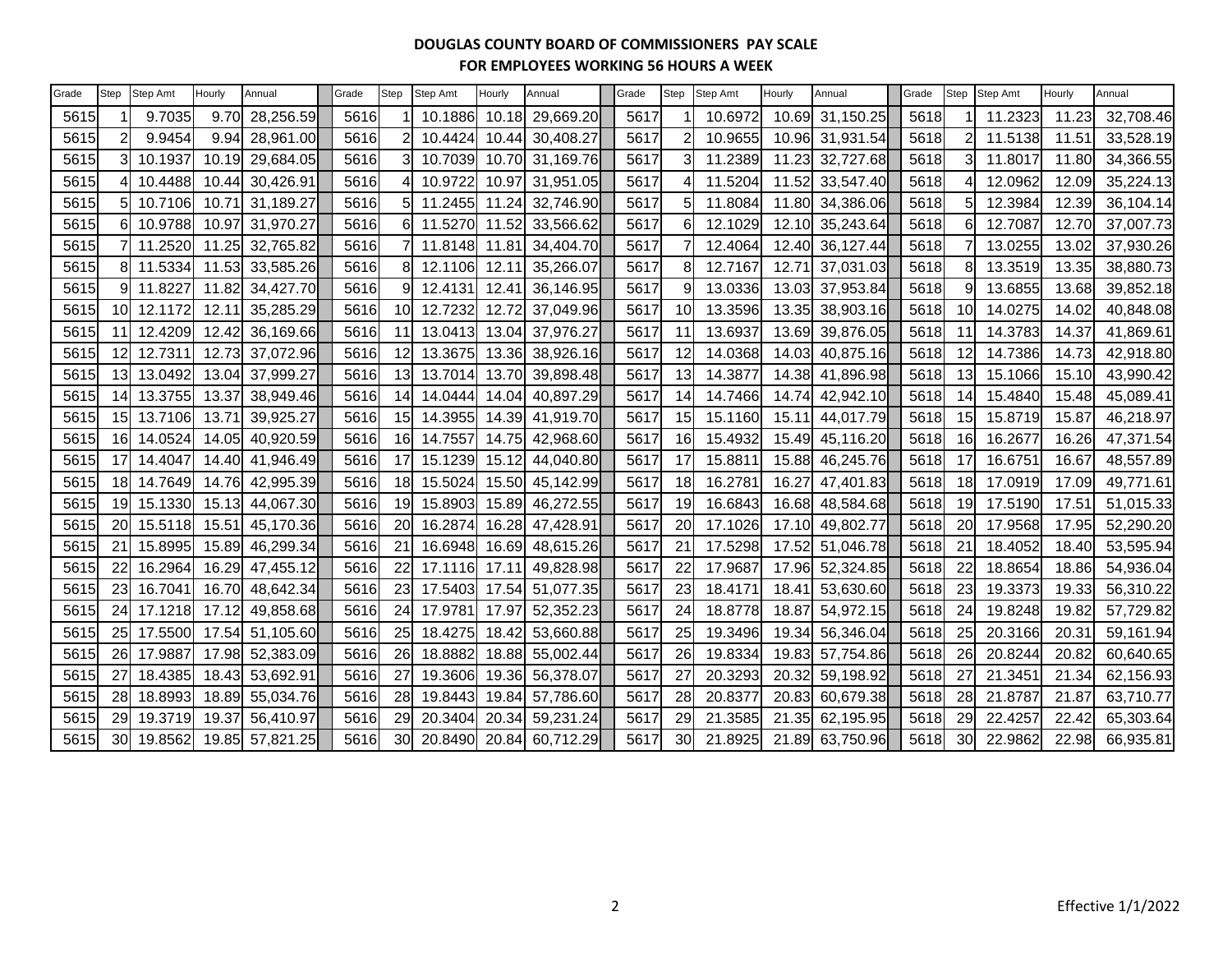| Grade | Step            | Step Amt   | Hourly | Annual    | Grade | <b>Step</b>     | <b>Step Amt</b> | Hourly | Annual    | Grade | <b>Step</b> | Step Amt | Hourly | Annual          | Grade | Step | Step Amt | Hourly | Annual    |
|-------|-----------------|------------|--------|-----------|-------|-----------------|-----------------|--------|-----------|-------|-------------|----------|--------|-----------------|-------|------|----------|--------|-----------|
| 5619  |                 | 11.7938    | 11.79  | 34,343.55 | 5620  |                 | 12.3840         | 12.38  | 36,062.21 | 5621  |             | 13.0032  | 13.00  | 37,865.32       | 5622  |      | 13.6528  | 13.65  | 39,756.95 |
| 5619  |                 | 12.0896    | 12.08  | 35,204.92 | 5620  |                 | 12.6929         | 12.69  | 36,961.72 | 5621  |             | 13.3280  | 13.32  | 38,811.14       | 5622  |      | 13.9946  | 13.99  | 40,752.28 |
| 5619  |                 | 12.3907    | 12.39  | 36,081.72 | 5620  | 3I              | 13.0112         | 13.01  | 37,888.61 | 5621  |             | 13.6620  | 13.66  | 39,783.74       | 5622  |      | 14.3443  | 14.34  | 41.770.60 |
| 5619  |                 | 12.7008    | 12.70  | 36,984.73 | 5620  |                 | 13.3359         | 13.33  | 38,834.14 | 5621  |             | 14.0026  | 14.00  | 40,775.57       | 5622  |      | 14.7032  | 14.70  | 42,815.72 |
| 5619  |                 | 13.0191    | 13.0'  | 37,911.62 | 5620  | 51              | 13.6699         | 13.66  | 39,806.75 | 562'  | 51          | 14.3536  | 14.35  | 41,797.68       | 5622  |      | 15.0698  | 15.06  | 43,883.26 |
| 5619  | 61              | 13.3438    | 13.34  | 38,857.15 | 5620  | 6 <sup>1</sup>  | 14.0116         | 14.01  | 40,801.78 | 5621  | 6           | 14.7123  | 14.71  | 42,842.22       | 5622  | 6    | 15.4472  | 15.44  | 44,982.25 |
| 5619  |                 | 13.6778    | 13.67  | 39,829.75 | 5620  |                 | 14.3613         | 14.36  | 41,820.11 | 5621  |             | 15.0791  | 15.07  | 43,910.34       | 5622  |      | 15.8337  | 15.83  | 46,107.73 |
| 5619  | 81              | 14.0195    | 14.0'  | 40,824.78 | 5620  | 81              | 14.7201         | 14.72  | 42,864.93 | 5621  | 8           | 15.4565  | 15.45  | 45,009.33       | 5622  | 8    | 16.2294  | 16.22  | 47,260.01 |
| 5619  |                 | 14.3705    | 14.37  | 41,846.90 | 5620  | 9               | 15.0884         | 15.08  | 43,937.42 | 5621  |             | 15.8430  | 15.84  | 46,134.82       | 5622  |      | 16.6356  | 16.63  | 48,442.87 |
| 5619  | 10              | 14.7294    | 14.72  | 42,892.01 | 5620  | 10 <sup>1</sup> | 15.4657         | 15.46  | 45,036.12 | 562'  | 10          | 16.2386  | 16.23  | 47,286.80       | 5622  | 10   | 17.0511  | 17.05  | 49,652.80 |
| 5619  | 11              | 15.0974    | 15.09  | 43,963.63 | 5620  | 11              | 15.8522         | 15.85  | 46,161.61 | 5621  | 11          | 16.6448  |        | 16.64 48,469.66 | 5622  | 11   | 17.4770  | 17.47  | 50,893.02 |
| 5619  | 12I             | 15.4749    | 15.47  | 45,062.91 | 5620  | 12              | 16.2492         | 16.24  | 47,317.67 | 5621  | 12          | 17.0617  | 17.06  | 49,683.67       | 5622  | 12   | 17.9134  | 17.91  | 52,163.82 |
| 5619  | 13              | 15.8613    | 15.86  | 46,188.11 | 5620  | 13              | 16.6554         | 16.65  | 48,500.52 | 562'  | 13          | 17.4875  | 17.48  | 50,923.60       | 5622  | 13   | 18.3618  | 18.36  | 53,469.56 |
| 5619  | 14              | 16.2583    | 16.25  | 47,344.17 | 5620  | 14              | 17.0707         | 17.07  | 49,709.88 | 562'  | 14          | 17.9253  | 17.92  | 52,198.47       | 5622  | 14   | 18.8206  | 18.82  | 54,805.59 |
| 5619  | 15              | 16.6648    | 16.66  | 48,527.90 | 5620  | 15              | 17.4980         | 17.49  | 50,954.18 | 562   | 15          | 18.3723  | 18.37  | 53,500.14       | 5622  | 15   | 19.2915  | 19.29  | 56,176.85 |
| 5619  |                 | 16 17.0812 | 17.08  | 49,740.45 | 5620  | 16              | 17.9358         | 17.93  | 52,229.05 | 5621  | <b>16</b>   | 18.8322  | 18.83  | 54,839.37       | 5622  | 16   | 19.7738  | 19.77  | 57,581.31 |
| 5619  | 17              | 17.5086    | 17.50  | 50,985.04 | 5620  | 17 <sup>1</sup> | 18.3841         | 18.38  | 53,534.50 | 562'  | 17          | 19.3031  | 19.30  | 56,210.63       | 5622  | 17   | 20.2679  | 20.26  | 59,020.12 |
| 5619  | 18              | 17.9464    | 17.94  | 52,259.92 | 5620  | 18              | 18.8430         | 18.84  | 54,870.82 | 562'  | 18          | 19.7856  | 19.78  | 57,615.67       | 5622  | 18   | 20.7756  | 20.77  | 60,498.55 |
| 5619  | 19 <sup>l</sup> | 18.3946    | 18.39  | 53,565.08 | 5620  | 19              | 19.3149         | 19.31  | 56,244.99 | 562'  | 19          | 20.2798  | 20.27  | 59,054.78       | 5622  | 19   | 21.2948  | 21.29  | 62,010.46 |
| 5619  | 20              | 18.8547    | 18.85  | 54,904.89 | 5620  | 20              | 19.7974         | 19.79  | 57,650.03 | 562   | 20          | 20.7874  | 20.78  | 60,532.91       | 5622  | 20   | 21.8272  | 21.82  | 63,560.81 |
| 5619  | 21              | 19.3267    | 19.32  | 56,279.35 | 5620  | 21              | 20.2917         | 20.29  | 59,089.43 | 5621  | 21          | 21.3066  | 21.30  | 62,044.82       | 5622  | 21   | 22.3728  | 22.37  | 65,149.59 |
| 5619  | 22              | 19.8092    | 19.80  | 57,684.39 | 5620  | 22              | 20.7992         | 20.79  | 60,567.27 | 562'  | 22          | 21.8391  | 21.83  | 63,595.46       | 5622  | 22   | 22.9328  | 22.93  | 66,780.31 |
| 5619  | 23              | 20.3050    | 20.30  | 59,128.16 | 5620  | 23              | 21.3199         | 21.31  | 62,083.55 | 562'  | 23          | 22.3860  | 22.38  | 65,188.03       | 5622  | 23   | 23.5062  | 23.50  | 68,450.05 |
| 5619  | 24              | 20.8120    | 20.81  | 60,604.54 | 5620  | 24              | 21.8528         | 21.85  | 63,635.35 | 562'  | 24          | 22.9452  | 22.94  | 66,816.42       | 5622  | 24   | 24.0933  | 24.09  | 70,159.69 |
| 5619  |                 | 25 21.3326 | 21.33  | 62,120.53 | 5620  | 25              | 22.3989         | 22.39  | 65,225.60 | 562   | 25          | 23.5189  | 23.51  | 68,487.04       | 5622  | 25   | 24.6954  | 24.69  | 71,913.00 |
| 5619  | 26              | 21.8657    | 21.86  | 63,672.92 | 5620  | 26              | 22.9590         | 22.95  | 66,856.61 | 562'  | 26          | 24.1068  | 24.10  | 70,199.00       | 5622  | 26   | 25.3128  | 25.31  | 73,710.87 |
| 5619  | 27              | 22.4124    | 22.4'  | 65,264.91 | 5620  | 27              | 23.5330         | 23.53  | 68,528.10 | 562'  | 27          | 24.7096  | 24.70  | 71,954.36       | 5622  | 27   | 25.9457  | 25.94  | 75,553.88 |
| 5619  | 28              | 22.9728    | 22.97  | 66,896.79 | 5620  | 28              | 24.1212         | 24.12  | 70,240.93 | 562   | 28          | 25.3273  | 25.32  | 73,753.10       | 5622  | 28   | 26.5944  | 26.59  | 77,442.89 |
| 5619  | 29              | 23.5469    | 23.54  | 68,568.57 | 5620  | 29              | 24.7242         | 24.72  | 71,996.87 | 562'  | 29          | 25.9606  | 25.96  | 75,597.27       | 5622  | 29   | 27.2591  | 27.25  | 79,378.50 |
| 5619  | 30 <sup>l</sup> | 24.1357    | 24.13  | 70,283.16 | 5620  | 30 <sub>l</sub> | 25.3422         | 25.34  | 73,796.49 | 562'  | 30          | 26.6097  |        | 26.60 77,487.45 | 5622  | 30   | 27.9407  | 27.94  | 81,363.32 |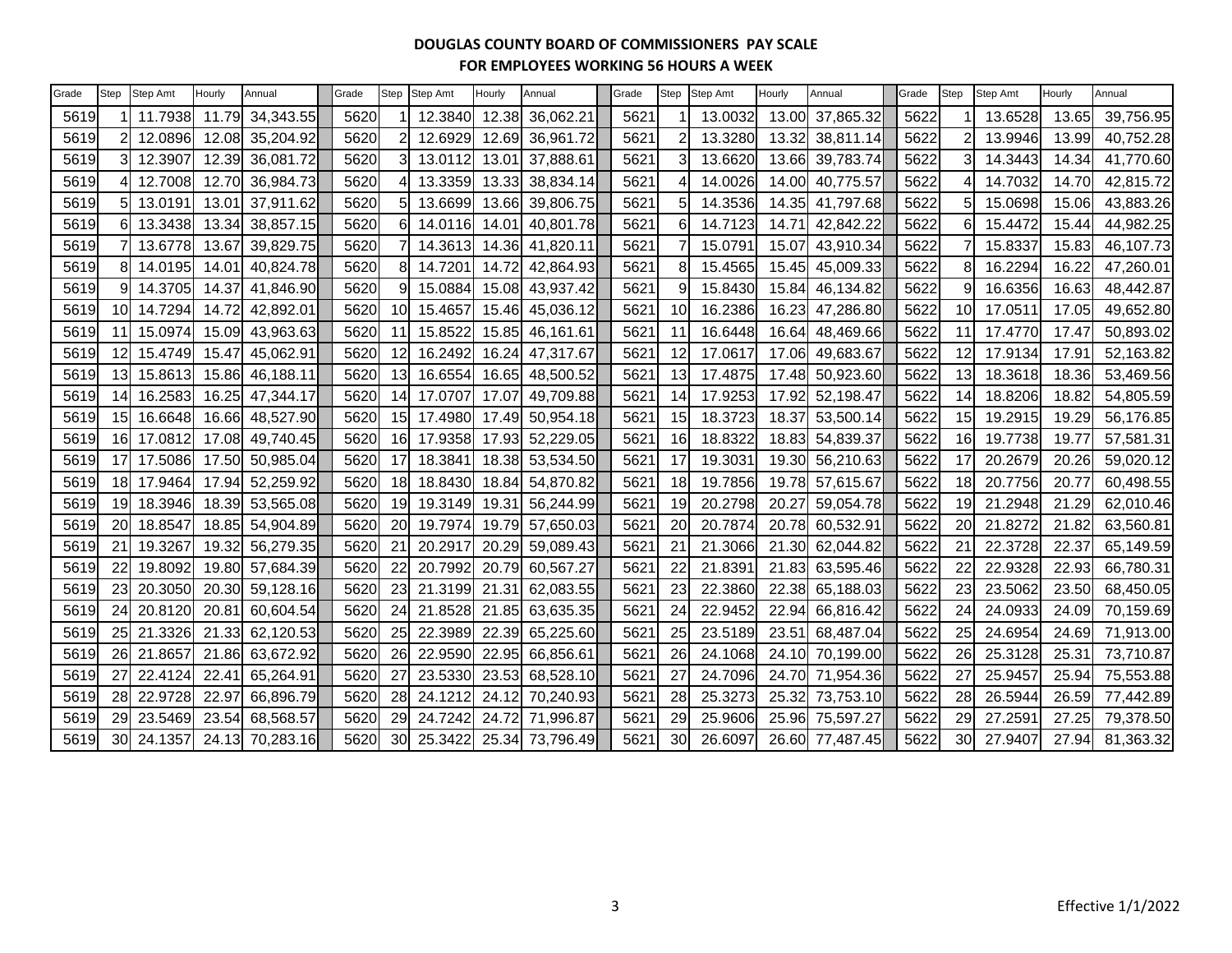| Grade | Step            | Step Amt | Hourly | Annual          | Grade | Step            | Step Amt | Hourly | Annual    | Grade | Step            | Step Amt | Hourly | Annual          | Grade | <b>Step</b> | Step Amt | Hourly | Annual    |
|-------|-----------------|----------|--------|-----------------|-------|-----------------|----------|--------|-----------|-------|-----------------|----------|--------|-----------------|-------|-------------|----------|--------|-----------|
| 5623  |                 | 14.3363  |        | 14.33 41,747.31 | 5624  |                 | 15.0531  | 15.05  | 43,834.63 | 5625  |                 | 15.8049  |        | 15.80 46,023.87 | 5626  |             | 16.5949  | 16.59  | 48,324.35 |
| 5623  |                 | 14.6939  |        | 14.69 42,788.64 | 5624  |                 | 15.4289  | 15.42  | 44,928.96 | 5625  |                 | 16.2005  |        | 16.20 47,175.86 | 5626  |             | 17.0103  | 17.01  | 49,533.99 |
| 5623  | $\mathbf{3}$    | 15.0621  |        | 15.06 43,860.84 | 5624  |                 | 15.8139  | 15.81  | 46,050.08 | 5625  |                 | 16.6055  |        | 16.60 48,355.22 | 5626  | 31          | 17.4363  | 17.43  | 50,774.51 |
| 5623  |                 | 15.4382  |        | 15.43 44,956.04 | 5624  |                 | 16.2098  | 16.20  | 47,202.94 | 5625  |                 | 17.0209  | 17.02  | 49,564.86       | 5626  |             | 17.8715  | 17.87  | 52,041.81 |
| 5623  | 5               | 15.8245  | 15.82  | 46,080.94       | 5624  |                 | 16.6145  | 16.61  | 48,381.42 | 5625  | 5               | 17.4457  | 17.44  | 50,801.88       | 5626  | 51          | 18.3184  | 18.31  | 53,343.18 |
| 5623  |                 | 16.2203  | 16.22  | 47,233.51       | 5624  |                 | 17.0301  | 17.03  | 49,591.65 | 5625  | 6               | 17.8819  |        | 17.88 52,072.09 | 5626  | 6           | 18.7761  | 18.77  | 54,676.00 |
| 5623  |                 | 16.6252  |        | 16.62 48,412.58 | 5624  |                 | 17.4560  | 17.45  | 50,831.87 | 5625  |                 | 18.3289  |        | 18.32 53,373.76 | 5626  |             | 19.2453  | 19.24  | 56,042.31 |
| 5623  | 81              | 17.0407  |        | 17.04 49,622.52 | 5624  | 81              | 17.8926  | 17.89  | 52,103.25 | 5625  | 8               | 18.7878  |        | 18.78 54,710.07 | 5626  | 8           | 19.7264  | 19.72  | 57,443.28 |
| 5623  | 91              | 17.4666  |        | 17.46 50,862.74 | 5624  |                 | 18.3407  | 18.34  | 53,408.12 | 5625  | 9               | 19.2572  | 19.25  | 56,076.97       | 5626  | 9           | 20.2194  | 20.21  | 58,878.89 |
| 5623  | 10              | 17.9031  |        | 17.90 52,133.83 | 5624  | 10 <sup>1</sup> | 18.7986  | 18.79  | 54,741.52 | 5625  | 10 <sup>1</sup> | 19.7382  | 19.73  | 57,477.64       | 5626  | 10          | 20.7257  | 20.72  | 60,353.24 |
| 5623  | 11              | 18.3513  |        | 18.35 53,438.99 | 5624  |                 | 19.6634  | 19.66  | 57,259.82 | 5625  | 11              | 20.2325  |        | 20.23 58,917.04 | 5626  | 11          | 21.2435  | 21.24  | 61,861.07 |
| 5623  | 12              | 18.8102  | 18.81  | 54,775.30       | 5624  | 12 <sub>l</sub> | 19.7502  | 19.75  | 57,512.58 | 5625  | 12              | 20.7375  | 20.73  | 60,387.60       | 5626  | 12          | 21.7746  | 21.77  | 63,407.64 |
| 5623  | 13              | 19.2795  | 19.27  | 56,141.90       | 5624  | 13 <sub>l</sub> | 20.2444  | 20.24  | 58,951.69 | 5625  | 13              | 21.2567  |        | 21.25 61,899.51 | 5626  | 13          | 22.3189  | 22.31  | 64,992.64 |
| 5623  | 14              | 19.7619  |        | 19.76 57,546.65 | 5624  |                 | 20.7505  | 20.75  | 60,425.46 | 5625  | 14              | 21.7878  |        | 21.78 63,446.07 | 5626  | 14          | 22.8777  | 22.87  | 66,619.86 |
| 5623  | 15              | 20.2561  |        | 20.25 58,985.76 | 5624  | 15              | 21.2685  | 21.26  | 61,933.87 | 5625  | 15              | 22.3321  | 22.33  | 65,031.08       | 5626  | 15          | 23.4495  | 23.44  | 68,284.94 |
| 5623  | 16              | 20.7624  |        | 20.76 60,460.11 | 5624  | 16 <sup>l</sup> | 21.8010  | 21.80  | 63,484.51 | 5625  | 16              | 22.8908  |        | 22.89 66,658.01 | 5626  | 16          | 24.0359  | 24.03  | 69,992.54 |
| 5623  | 17              | 21.2816  |        | 21.28 61,972.02 | 5624  | 17              | 22.3450  | 22.34  | 65,068.64 | 5625  | 17              | 23.4627  | 23.46  | 68,323.38       | 5626  | 17          | 24.6368  | 24.63  | 71,742.36 |
| 5623  | 18I             | 21.8141  |        | 21.81 63,522.66 | 5624  | 18I             | 22.9040  | 22.90  | 66,696.45 | 5625  | <u>18</u>       | 24.0491  |        | 24.04 70,030.98 | 5626  | 18          | 25.2519  | 25.25  | 73,533.53 |
| 5623  | 19              | 22.3584  |        | 22.35 65,107.66 | 5624  | 19              | 23.4771  | 23.47  | 68,365.32 | 5625  | 19              | 24.6511  |        | 24.65 71,784.00 | 5626  | 19          | 25.8829  | 25.88  | 75,371.00 |
| 5623  | 20              | 22.9184  | 22.91  | 66,738.38       | 5624  | 20              | 24.0635  | 24.06  | 70,072.91 | 5625  | 20              | 25.2678  | 25.26  | 73,579.83       | 5626  | 20          | 26.5297  | 26.52  | 77,254.49 |
| 5623  | 21              | 23.4918  |        | 23.49 68,408.12 | 5624  | 21              | 24.6656  | 24.66  | 71,826.23 | 5625  | 21              | 25.9002  |        | 25.90 75,421.38 | 5626  | 21          | 27.1937  | 27.19  | 79,188.05 |
| 5623  | 22              | 24.0794  |        | 24.07 70,119.21 | 5624  | 22              | 25.2822  | 25.28  | 73,621.77 | 5625  | 22              | 26.5469  |        | 26.54 77,304.57 | 5626  | 22          | 27.8733  | 27.87  | 81,167.05 |
| 5623  | 23              | 24.6799  |        | 24.67 71,867.87 | 5624  | 23              | 25.9921  | 25.99  | 75,689.00 | 5625  | 23              | 27.2108  | 27.21  | 79,237.85       | 5626  | 23          | 28.5701  | 28.57  | 83,196.13 |
| 5623  | 24              | 25.2976  |        | 25.29 73,666.61 | 5624  | 24              | 26.5616  | 26.56  | 77,347.38 | 5625  | 24              | 27.8908  |        | 27.89 81,218.01 | 5626  | 24          | 29.2840  | 29.28  | 85,275.01 |
| 5623  | 25              | 25.9300  |        | 25.92 75,508.16 | 5624  | 25 <sub>l</sub> | 27.2256  | 27.22  | 79,280.95 | 5625  | 25              | 28.5880  |        | 28.58 83,248.26 | 5626  | 25          | 30.0160  | 30.01  | 87,406.59 |
| 5623  | 26              | 26.5783  |        | 26.57 77,396.01 | 5624  | <b>26</b>       | 27.9062  | 27.90  | 81,262.85 | 5625  | 26              | 29.3028  |        | 29.30 85,329.75 | 5626  | 26          | 30.7663  | 30.76  | 89,591.47 |
| 5623  | 27              | 27.2428  |        | 27.24 79,331.03 | 5624  | 27              | 28.6040  | 28.60  | 83,294.85 | 5625  | 27              | 30.0354  | 30.03  | 87,463.08       | 5626  | 27          | 31.5356  | 31.53  | 91,831.67 |
| 5623  | 28              | 27.9238  |        | 27.92 81,314.11 | 5624  | 28              | 29.3190  | 29.31  | 85,376.93 | 5625  | 28              | 30.7863  |        | 30.78 89,649.71 | 5626  | 28          | 32.3239  | 32.32  | 94,127.20 |
| 5623  | 29              | 28.6219  |        | 28.62 83,346.97 | 5624  | 29              | 30.0519  | 30.05  | 87,511.13 | 5625  | 29              | 31.5558  |        | 31.55 91,890.49 | 5626  | 29          | 33.1319  | 33.13  | 96,480.09 |
| 5623  | 30 <sup>1</sup> | 29.3374  |        | 29.33 85,430.51 | 5624  | 30              | 30.8032  | 30.80  | 89,698.92 | 5625  | 30              | 32.3450  |        | 32.34 94,188.64 | 5626  | 30          | 33.9602  | 33.96  | 98,892.10 |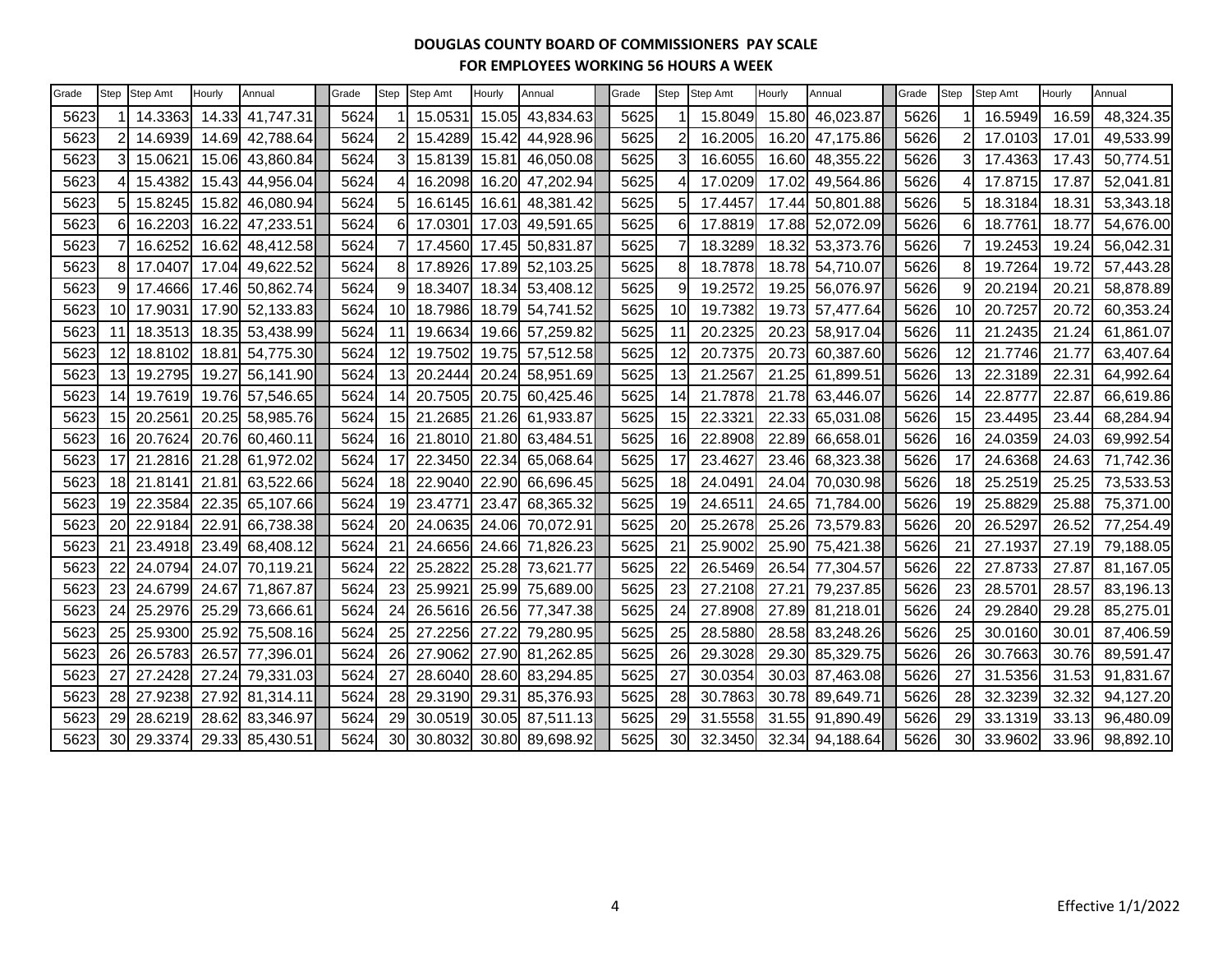| Grade | Step            | <b>Step Amt</b> | Hourly | Annual     | Grade | Step            | <b>Step Amt</b> | Hourly | Annual     | Grade | <b>Step</b> | <b>Step Amt</b> | Hourly | Annual     | Grade | Step | Step Amt | Hourly | Annual     |
|-------|-----------------|-----------------|--------|------------|-------|-----------------|-----------------|--------|------------|-------|-------------|-----------------|--------|------------|-------|------|----------|--------|------------|
| 5627  |                 | 17.4257         | 17.42  | 50,743.64  | 5628  |                 | 18.2961         | 18.29  | 53,278.24  | 5629  |             | 19.2111         | 19.21  | 55,942.72  | 5630  |      | 20.1720  | 20.17  | 58,740.86  |
| 5627  |                 | 17.8610         | 17.86  | 52,011.23  | 5628  |                 | 18.7537         | 18.75  | 54,610.77  | 5629  |             | 19.6921         | 19.69  | 57,343.40  | 5630  |      | 20.6757  | 20.67  | 60,207.64  |
| 5627  |                 | 18.3079         | 18.30  | 53,312.60  | 5628  |                 | 19.2231         | 19.22  | 55,977.67  | 5629  |             | 20.1840         | 20.18  | 58,775.81  | 5630  |      | 21.1937  | 21.19  | 61,716.05  |
| 5627  |                 | 18.7656         | 18.76  | 54,645.43  | 5628  |                 | 19.7028         | 19.70  | 57,374.55  | 5629  |             | 20.6887         | 20.68  | 60,245.49  | 5630  |      | 21.7235  | 21.72  | 63,258.83  |
| 5627  |                 | 19.2348         | 19.23  | 56,011.74  | 5628  |                 | 20.1958         | 20.19  | 58,810.17  | 5629  |             | 21.2055         | 21.20  | 61,750.42  | 5630  |      | 22.2664  | 22.26  | 64,839.76  |
| 5627  |                 | 19.7145         | 19.71  | 57,408.62  | 5628  |                 | 20.7006         | 20.70  | 60,280.15  | 5629  |             | 21.7353         | 21.73  | 63,293.19  | 5630  |      | 22.8224  | 22.82  | 66,458.83  |
| 5627  |                 | 20.2076         | 20.20  | 58,844.53  | 5628  |                 | 21.2187         | 21.21  | 61,788.85  | 5629  |             | 22.2796         | 22.27  | 64,878.20  | 5630  |      | 23.3929  | 23.39  | 68,120.12  |
| 5627  |                 | 20.7139         | 20.71  | 60,318.88  | 5628  |                 | 21.7483         | 21.74  | 63,331.05  | 5629  |             | 22.8369         | 22.83  | 66,501.05  | 5630  |      | 23.9781  | 23.97  | 69,824.23  |
| 5627  |                 | 21.2304         | 21.23  | 61,822.92  | 5628  |                 | 22.2927         | 22.29  | 64,916.34  | 5629  |             | 23.4076         | 23.40  | 68,162.93  | 5630  |      | 24.5776  | 24.57  | 71,569.97  |
| 5627  | 10 <sup>1</sup> | 21.7615         | 21.76  | 63,369.49  | 5628  | 10 <sup>1</sup> | 22.8500         | 22.84  | 66,539.20  | 5629  | 10          | 23.9924         | 23.99  | 69,865.87  | 5630  | 10   | 25.1915  | 25.19  | 73,357.65  |
| 5627  | 11              | 22.3058         | 22.30  | 64,954.49  | 5628  | 11              | 23.4205         | 23.42  | 68,200.50  | 5629  | 11          | 24.5920         | 24.59  | 71,611.90  | 5630  | 11   | 25.8212  | 25.82  | 75,191.33  |
| 5627  | 12              | 22.8632         | 22.86  | 66,577.64  | 5628  | 12 <sup>l</sup> | 24.0070         | 24.00  | 69,908.38  | 5629  | 12          | 25.2074         | 25.20  | 73,403.95  | 5630  | 12   | 26.4667  | 26.46  | 77,071.03  |
| 5627  | 13              | 23.4352         | 23.43  | 68,243.30  | 5628  | 13              | 24.6065         | 24.60  | 71,654.13  | 5629  | 13          | 25.8370         | 25.83  | 75,237.34  | 5630  | 13   | 27.1292  | 27.12  | 79,000.23  |
| 5627  | 14              | 24.0215         | 24.02  | 69,950.61  | 5628  | 14              | 25.2216         | 25.22  | 73,445.30  | 5629  | 14          | 26.4825         | 26.48  | 77,117.04  | 5630  | 14   | 27.8077  | 27.80  | 80,976.02  |
| 5627  | 15              | 24.6209         | 24.62  | 71,696.06  | 5628  | 15 <sub>l</sub> | 25.8528         | 25.85  | 75,283.35  | 5629  | 15          | 27.1451         | 27.14  | 79,046.53  | 5630  | 15   | 28.5018  | 28.50  | 82,997.24  |
| 5627  | 16              | 25.2374         | 25.23  | 73,491.31  | 5628  | 16I             | 26.4983         | 26.49  | 77,163.05  | 5629  | 16          | 27.8235         | 27.82  | 81,022.03  | 5630  | 16   | 29.2144  | 29.21  | 85,072.33  |
| 5627  | 17              | 25.8685         | 25.86  | 75,329.07  | 5628  |                 | 27.1608         | 27.16  | 79,092.25  | 5629  | 17          | 28.5188         | 28.51  | 83,046.75  | 5630  | 17   | 29.9453  | 29.94  | 87,200.71  |
| 5627  | 18              | 26.5142         | 26.51  | 77,209.35  | 5628  | 18 <sub>l</sub> | 27.8406         | 27.84  | 81,071.83  | 5629  | 18          | 29.2327         | 29.23  | 85,125.62  | 5630  | 18   | 30.6947  | 30.69  | 89,382.97  |
| 5627  | 19              | 27.1777         | 27.17  | 79,141.46  | 5628  | 19              | 28.5360         | 28.53  | 83,096.83  | 5629  | 19          | 29.9639         | 29.96  | 87,254.88  | 5630  | 19   | 31.4611  | 31.46  | 91,614.72  |
| 5627  | 20              | 27.8563         | 27.85  | 81,117.55  | 5628  | 20              | 29.2498         | 29.24  | 85,175.42  | 5629  | 20          | 30.7117         | 30.71  | 89,432.47  | 5630  | 20   | 32.2473  | 32.24  | 93,904.14  |
| 5627  | 21              | 28.5530         | 28.55  | 83,146.34  | 5628  | 21              | 29.9808         | 29.98  | 87,304.09  | 5629  | 21          | 31.4796         | 31.47  | 91,668.60  | 5630  | 21   | 33.0531  | 33.05  | 96,250.63  |
| 5627  | 22              | 29.2669         | 29.26  | 85,225.21  | 5628  | 22              | 30.7302         | 30.73  | 89,486.34  | 5629  | 22          | 32.2670         | 32.26  | 93,961.50  | 5630  | 22   | 33.8801  | 33.88  | 98,658.85  |
| 5627  | 23              | 29.9979         | 29.99  | 87,353.88  | 5628  | 23              | 31.4992         | 31.49  | 91,725.67  | 5629  | 23          | 33.0729         | 33.07  | 96,308.28  | 5630  | 23   | 34.7268  | 34.72  | 101,124.44 |
| 5627  | 24              | 30.7480         | 30.74  | 89,538.18  | 5628  | 24              | 32.2863         | 32.28  | 94,017.71  | 5629  | 24          | 33.8999         | 33.89  | 98,716.51  | 5630  | 24   | 35.5948  | 35.59  | 103,652.06 |
| 5627  | 25              | 31.5168         | 31.51  | 91,776.92  | 5628  | 25              | 33.0934         | 33.09  | 96,367.98  | 5629  | 25          | 34.7474         | 34.74  | 101,184.43 | 5630  | 25   | 36.4848  | 36.48  | 106,243.74 |
| 5627  | 26              | 32.3047         | 32.30  | 94,071.29  | 5628  | 26              | 33.9207         | 33.92  | 98,777.08  | 5629  | 26          | 35.5898         | 35.58  | 103,637.50 | 5630  | 26   | 37.3969  | 37.39  | 108,899.77 |
| 5627  | 27              | 33.1123         | 33.11  | 96,423.02  | 5628  | 27              | 34.7687         | 34.76  | 101,246.45 | 5629  | 27          | 36.5067         | 36.50  | 106,307.51 | 5630  | 27   | 38.3317  | 38.33  | 111,621.91 |
| 5627  | 28              | 33.9403         | 33.94  | 98,834.15  | 5628  | 28              | 35.6379         | 35.63  | 103,777.56 | 5629  | 28          | 37.4194         | 37.41  | 108,965.29 | 5630  | 28   | 39.2902  | 39.29  | 114,413.06 |
| 5627  | 29              | 34.7886         | 34.78  | 101,304.40 | 5628  | 29              | 36.5292         | 36.52  | 106,373.03 | 5629  | 29          | 38.3546         | 38.35  | 111,688.60 | 5630  | 29   | 40.2723  | 40.27  | 117,272.94 |
| 5627  | 30              | 35.6585         | 35.65  | 103,837.55 | 5628  | 30 <sup>l</sup> | 37.4424         | 37.44  | 109,032.27 | 5629  | 30          | 39.3136         | 39.31  | 114,481.20 | 5630  | 30   | 41.2790  | 41.27  | 120,204.45 |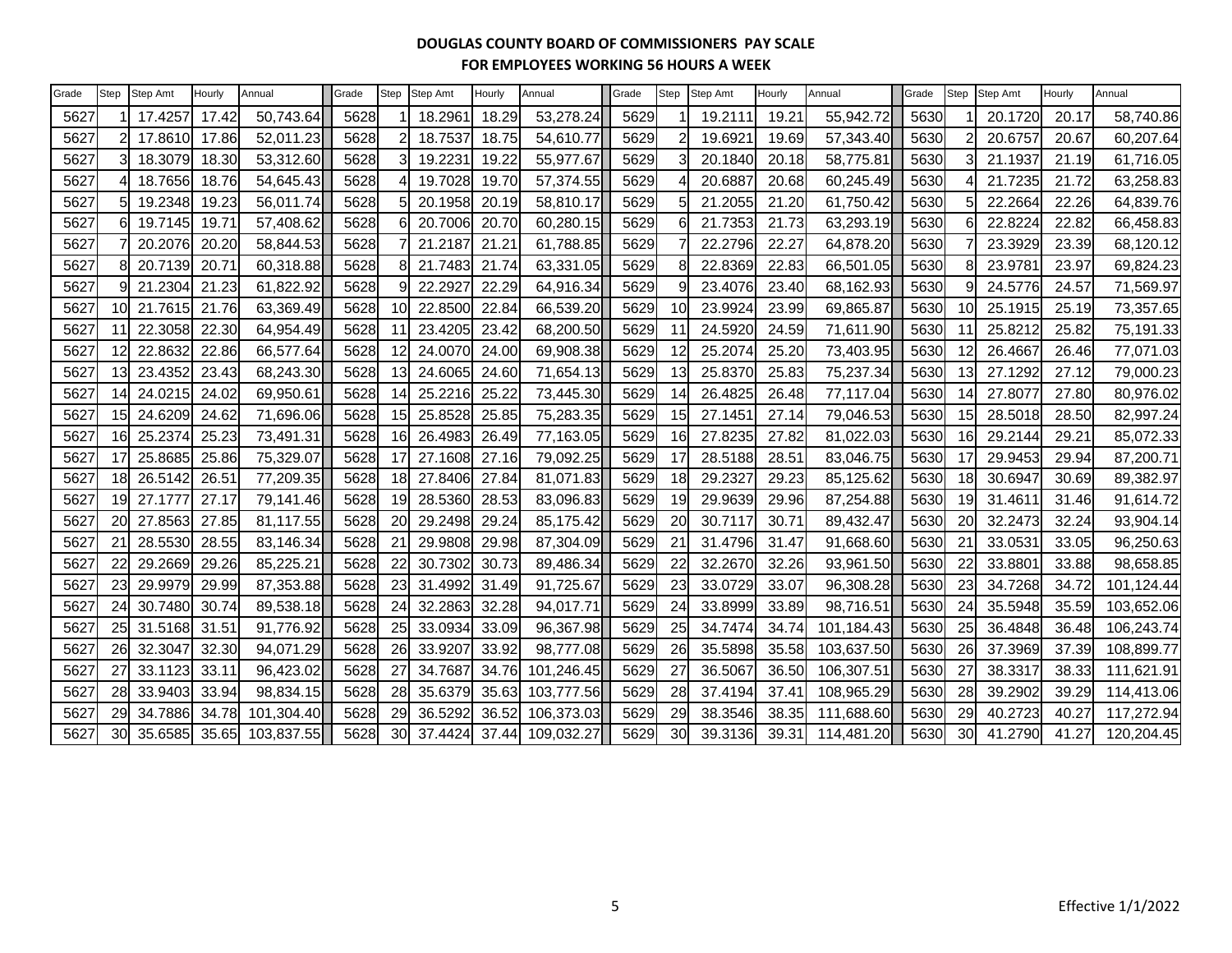| Grade | Step      | Step Amt   | Hourly | Annual     | Grade | Step           | Step Amt | Hourly | Annual     | Grade | Step | Step Amt | Hourly | Annual     | Grade | Step      | Step Amt | Hourly | Annual     |
|-------|-----------|------------|--------|------------|-------|----------------|----------|--------|------------|-------|------|----------|--------|------------|-------|-----------|----------|--------|------------|
| 5631  |           | 21.1806    | 21.18  | 61,677.91  | 5632  |                | 22.2399  | 22.23  | 64,762.59  | 5633  |      | 23.3511  | 23.35  | 67,998.40  | 5634  |           | 24.5198  | 24.51  | 71,401.66  |
| 5631  |           | 21.7103    | 21.71  | 63,220.39  | 5632  | $\overline{2}$ | 22.7962  | 22.79  | 66,382.53  | 5633  |      | 23.9348  | 23.93  | 69,698.14  | 5634  |           | 25.1324  | 25.13  | 73,185.55  |
| 5631  |           | 22.2532    | 22.25  | 64,801.32  | 5632  | 3              | 23.3653  | 23.36  | 68,039.75  | 5633  |      | 24.5342  | 24.53  | 71,443.59  | 5634  |           | 25.7608  | 25.76  | 75,015.45  |
| 5631  |           | 22.8095    | 22.80  | 66,421.26  | 5632  |                | 23.9491  | 23.94  | 69,739.78  | 5633  |      | 25.1468  | 25.14  | 73,227.48  | 5634  |           | 26.4050  | 26.40  | 76,891.36  |
| 5631  |           | 23.3800    | 23.37  | 68,082.56  | 5632  | 5              | 24.5486  | 24.54  | 71,485.52  | 5633  |      | 25.7751  | 25.77  | 75,057.09  | 5634  |           | 27.0650  | 27.06  | 78,813.28  |
| 5631  |           | 23.9636    | 23.96  | 69,782.00  | 5632  | 6              | 25.1625  | 25.16  | 73,273.20  | 5633  |      | 26.4207  | 26.42  | 76,937.08  | 5634  |           | 27.7407  | 27.74  | 80,780.92  |
| 5631  |           | 24.5630    | 24.56  | 71,527.46  | 5632  |                | 25.7912  | 25.79  | 75,103.97  | 5633  |      | 27.0807  | 27.08  | 78,859.00  | 5634  |           | 28.4348  | 28.43  | 82,802.14  |
| 5631  |           | 25.1770    | 25.17  | 73,315.42  | 5632  | 8              | 26.4365  | 26.43  | 76,983.09  | 5633  |      | 27.757   | 27.75  | 80,830.42  | 5634  |           | 29.1459  | 29.14  | 84,872.86  |
| 5631  |           | 25.8068    | 25.80  | 75,149.40  | 5632  | 9              | 27.0964  | 27.09  | 78,904.72  | 5633  |      | 28.4517  | 28.45  | 82,851.35  | 5634  |           | 29.8742  | 29.87  | 86,993.67  |
| 563   |           | 10 26.4509 | 26.45  | 77,025.02  | 5632  | 10             | 27.7750  | 27.77  | 80,880.80  | 5633  | 10   | 29.1630  | 29.16  | 84,922.66  | 5634  | 10        | 30.6210  | 30.62  | 89,168.35  |
| 5631  |           | 27.1136    | 27.11  | 78,954.80  | 5632  | 11             | 28.4689  | 28.46  | 82,901.44  | 5633  | 11   | 29.8915  | 29.89  | 87,044.05  | 5634  | 11        | 31.3862  | 31.38  | 91,396.61  |
| 563   | 12        | 27.7906    | 27.79  | 80,926.23  | 5632  | 12             | 29.1800  | 29.18  | 84,972.16  | 5633  | 12   | 30.6395  | 30.63  | 89,222.22  | 5634  | 12        | 32.1710  | 32.17  | 93,681.95  |
| 563   | 13        | 28.4859    | 28.48  | 82,950.94  | 5632  | 13             | 29.9098  | 29.90  | 87,097.34  | 5633  | 13   | 31.4046  | 31.40  | 91,450.20  | 5634  | 13        | 32.9756  | 32.97  | 96,024.95  |
| 5631  | 14        | 29.1973    | 29.19  | 85,022.54  | 5632  | 14             | 30.6579  | 30.65  | 89,275.80  | 5633  | 14   | 32.1908  | 32.19  | 93,739.61  | 5634  | 14        | 33.7999  | 33.79  | 98,425.31  |
| 563   |           | 15 29.9268 | 29.92  | 87,146.84  | 5632  | 15             | 31.4244  | 31.42  | 91,507.85  | 5633  | 15   | 32.9955  | 32.99  | 96,082.90  | 5634  | 15        | 34.6452  | 34.64  | 100,886.82 |
| 5631  |           | 16 30.6763 | 30.67  | 89,329.39  | 5632  | 16             | 32.2090  | 32.20  | 93,792.61  | 5633  | 16   | 33.8196  | 33.81  | 98,482.68  | 5634  | <u>16</u> | 35.5114  | 35.51  | 103,409.20 |
| 563   |           | 31.4428    | 31.44  | 91,561.43  | 5632  | 17             | 33.0149  | 33.01  | 96,139.39  | 5633  | 17   | 34.6650  | 34.66  | 100,944.48 | 5634  | -17       | 36.3989  | 36.39  | 105,993.60 |
| 563   | 18        | 32.2289    | 32.22  | 93,850.56  | 5632  | 18             | 33.8405  | 33.84  | 98,543.54  | 5633  | 18   | 35.5326  | 35.53  | 103,470.93 | 5634  | 18        | 37.3086  | 37.30  | 108,642.64 |
| 5631  | 19        | 33.0347    | 33.03  | 96,197.05  | 5632  | 19             | 34.6859  | 34.68  | 101,005.34 | 5633  | 19   | 36.4200  | 36.42  | 106,055.04 | 5634  | 19        | 38.2407  | 38.24  | 111,356.92 |
| 563   | <b>20</b> | 33.8604    | 33.86  | 98,601.48  | 5632  | 20             | 35.5535  | 35.55  | 103,531.79 | 5633  | 20   | 37.3310  | 37.33  | 108,707.87 | 5634  | 20        | 39.1978  | 39.19  | 114,143.99 |
| 5631  | 21        | 34.7070    | 34.70  | 101,066.78 | 5632  | 21             | 36.4422  | 36.44  | 106,119.69 | 5633  | 21   | 38.2645  | 38.26  | 111,426.22 | 5634  | 21        | 40.1777  | 40.17  | 116,997.46 |
| 563   | 22        | 35.5748    | 35.57  | 103,593.82 | 5632  | 22             | 37.3534  | 37.35  | 108,773.10 | 5633  | 22   | 39.2215  | 39.22  | 114,213.01 | 5634  | 22        | 41.1816  | 41.18  | 119,920.82 |
| 563   | 23        | 36.4635    | 36.46  | 106,181.71 | 5632  | 23             | 38.2869  | 38.28  | 111,491.45 | 5633  | 23   | 40.2008  | 40.20  | 117,064.73 | 5634  | 23        | 42.2124  | 42.21  | 122,922.51 |
| 5631  | 24        | 37.3754    | 37.37  | 108,837.16 | 5632  | 24             | 39.2445  | 39.24  | 114,279.98 | 5633  | 24   | 41.2061  | 41.20  | 119,992.16 | 5634  | 24        | 43.2670  | 43.26  | 125,993.50 |
| 563   | 25        | 38.3099    | 38.30  | 111,558.43 | 5632  | 25             | 40.2257  | 40.22  | 117,137.24 | 5633  | 25   | 42.2366  | 42.23  | 122,992.98 | 5634  | 25        | 44.3487  | 44.34  | 129,143.41 |
| 5631  | 26        | 39.2676    | 39.26  | 114,347.25 | 5632  | 26             | 41.2312  | 41.23  | 120,065.25 | 5633  | 26   | 43.2924  | 43.29  | 126,067.47 | 5634  | 26        | 45.4575  | 45.45  | 132,372.24 |
| 563   | 27        | 40.2491    | 40.24  | 117,205.38 | 5632  | 27             | 42.2621  | 42.26  | 123,067.24 | 5633  | 27   | 44.3748  | 44.37  | 129,219.42 | 5634  | 27        | 46.5938  | 46.59  | 135,681.15 |
| 563   | 28        | 41.2554    | 41.25  | 120,135.72 | 5632  | 28             | 43.3186  | 43.31  | 126,143.76 | 5633  | 28   | 45.4841  | 45.48  | 132,449.70 | 5634  | 28        | 47.7588  | 47.75  | 139,073.63 |
| 5631  | 29        | 42.2869    | 42.28  | 123,139.45 | 5632  | 29             | 44.4015  | 44.40  | 129,297.17 | 5633  | 29   | 46.6214  | 46.62  | 135,761.52 | 5634  | 29        | 48.9528  | 48.95  | 142,550.55 |
| 5631  |           | 30 43.3441 | 43.34  | 126,218.02 | 5632  | 30             | 45.5115  | 45.51  | 132,529.49 | 5633  | 30   | 47.7866  | 47.78  | 139,154.58 | 5634  | 30        | 50.1765  | 50.17  | 146,113.97 |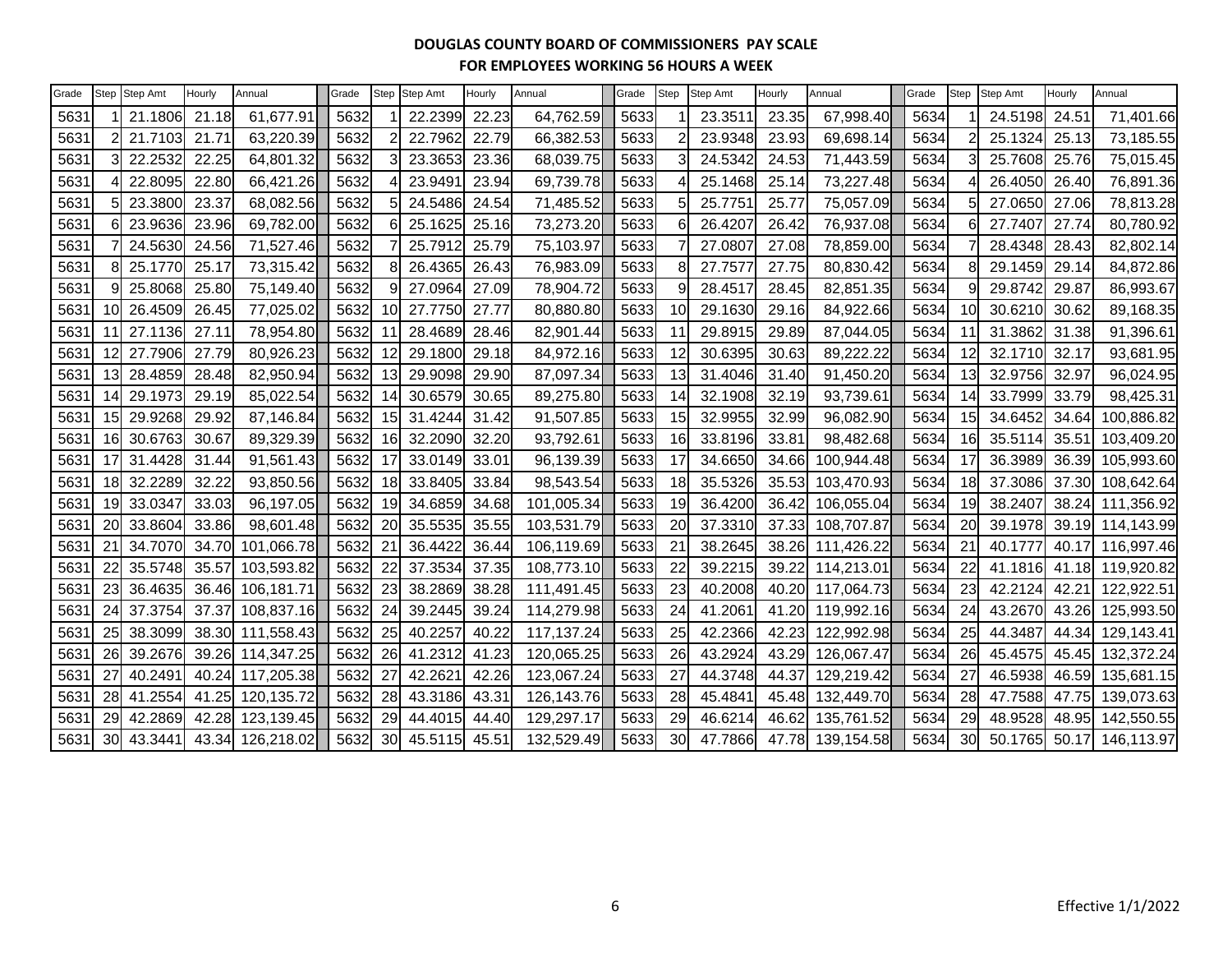| Grade | Step      | <b>Step Amt</b> | Hourly | Annual           | Grade | <b>Step</b>     | <b>Step Amt</b> | Hourly | Annual     | Grade |    | Step Step Amt | Hourly         | Annual     | Grade | Step           | Step Amt | Hourly | Annual     |
|-------|-----------|-----------------|--------|------------------|-------|-----------------|-----------------|--------|------------|-------|----|---------------|----------------|------------|-------|----------------|----------|--------|------------|
| 5635  |           | 25.7451         | 25.74  | 74,969.73        | 5636  |                 | 27.0321         | 27.03  | 78,717.48  | 5637  |    | 28.3835       | 28.38          | 82,652.75  | 5638  |                | 29.8033  | 29.80  | 86,787.21  |
| 5635  |           | 26.3891         | 26.38  | 76,845.06        | 5636  |                 | 27.7077         | 27.70  | 80,684.82  | 5637  | 2  | 29.0934       | 29.09          | 84,719.98  | 5638  | $\overline{2}$ | 30.5487  | 30.54  | 88,957.81  |
| 5635  |           | 27.0478         | 27.04  | 78,763.19        | 5636  |                 | 28.4007         | 28.40  | 82,702.84  | 5637  | 3  | 29.8203       | 29.82          | 86,836.71  | 5638  | 3              | 31.3125  | 31.31  | 91,182.00  |
| 5635  |           | 27.7248         | 27.72  | 80,734.62        | 5636  |                 | 29.1105         | 29.11  | 84,769.78  | 5637  |    | 30.5659       | 30.56          | 89,007.90  | 5638  |                | 32.0947  | 32.09  | 93,459.77  |
| 5635  |           | 28.4176         | 28.41  | 82,752.05        | 5636  |                 | 29.8387         | 29.83  | 86,890.29  | 5637  | 5  | 31.3310       | 31.33          | 91,235.87  | 5638  | 5              | 32.8965  | 32.89  | 95,794.61  |
| 5635  |           | 29.1277         | 29.12  | 84,819.86        | 5636  |                 | 30.5842         | 30.58  | 89,061.19  | 5637  | 6  | 32.1132       | 32.11          | 93,513.64  | 5638  | 6              | 33.7196  | 33.71  | 98,191.48  |
| 5635  |           | 29.8559         | 29.85  | 86,940.38        | 5636  |                 | 31.3495         | 31.34  | 91,289.74  | 5637  |    | 32.9164       | 32.91          | 95,852.56  | 5638  |                | 34.5623  | 34.56  | 100,645.42 |
| 5635  |           | 30.6027         | 30.60  | 89,115.06        | 5636  | 8               | 32.1329         | 32.13  | 93,571.00  | 5637  | 8  | 33.7395       | 33.73          | 98,249.42  | 5638  | 8              | 35.4261  | 35.42  | 103,160.80 |
| 5635  |           | 31.3677         | 31.36  | 91,342.74        | 5636  | 9               | 32.9362         | 32.93  | 95,910.21  | 5637  | 9  | 34.5833       | 34.58          | 100,706.57 | 5638  | 9              | 36.3122  | 36.31  | 105,741.13 |
| 5635  | 10I       | 32.1528         | 32.15  | 93,628.95        | 5636  | 10              | 33.7591         | 33.75  | 98,306.50  | 5637  | 10 | 35.4473       | 35.44          | 103,222.54 | 5638  | 10             | 37.2207  | 37.22  | 108,386.68 |
| 5635  |           | 32.9558         | 32.95  | 95,967.29        | 5636  | 11              | 34.6031         | 34.60  | 100,764.23 | 5637  | 11 | 36.3332       | 36.33          | 105,802.28 | 5638  | 11             | 38.1500  | 38.14  | 111,092.80 |
| 5635  | 12        | 33.7800         | 33.78  | 98,367.36        | 5636  | 12              | 35.4682         | 35.46  | 103,283.40 | 5637  | 12 | 37.2417       | 37.24          | 108,447.83 | 5638  | 12             | 39.1046  | 39.10  | 113,872.60 |
| 5635  | 131       | 34.6242         | 34.62  | 100,825.67       | 5636  | 13              | 36.3557         | 36.35  | 105,867.80 | 5637  | 13 | 38.1736       | 38.17          | 111,161.52 | 5638  | 13             | 40.0814  | 40.08  | 116,717.04 |
| 5635  | 141       | 35.4891         | 35.48  | 103,344.26       | 5636  | 14              | 37.2640         | 37.26  | 108,512.77 | 5637  | 14 | 39.1282       | 39.12          | 113,941.32 | 5638  | 14             | 41.0845  | 41.08  | 119,638.06 |
| 5635  | 15        | 36.3766         | 36.37  | 105,928.66       | 5636  | 15              | 38.1961         | 38.19  | 111,227.04 | 5637  | 15 | 40.1063       | 40.10          | 116,789.55 | 5638  | 15             | 42.1111  | 42.11  | 122,627.52 |
| 5635  | 161       | 37.2864         | 37.28  | 108,578.00       | 5636  | 16              | 39.1507         | 39.15  | 114,006.84 | 5637  | 16 | 41.1080       | 41.10          | 119,706.50 | 5638  | 16             | 43.1641  | 43.16  | 125,693.86 |
| 5635  | 17        | 38.2185         | 38.21  | 111,292.27       | 5636  | 17              | 40.1299         | 40.12  | 116,858.27 | 5637  | 17 | 42.1362       | 42.13          | 122,700.61 | 5638  | 17             | 44.2435  | 44.24  | 128,837.07 |
| 5635  | 18I       | 39.1741         | 39.17  | 114,074.98       | 5636  | 18 <sup>l</sup> | 41.1330         | 41.13  | 119,779.30 | 5637  | 18 | 43.1891       | 43.18          | 125,766.66 | 5638  | 18             | 45.3492  | 45.34  | 132,056.87 |
| 5635  | 19I       | 40.1535         | 40.15  | 116,926.99       | 5636  | 19              | 42.1610         | 42.16  | 122,772.83 | 5637  | 19 | 44.2698       | 44.26          | 128,913.66 | 5638  | 19             | 46.4825  | 46.48  | 135,357.04 |
| 5635  | 20        | 41.1567         |        | 41.15 119,848.31 | 5636  | 20              | 43.2155         | 43.21  | 125,843.54 | 5637  | 20 | 45.3754       | 45.37          | 132,133.16 | 5638  | 20             | 47.6445  | 47.64  | 138,740.78 |
| 5635  | 21        | 42.1860         | 42.18  | 122,845.63       | 5636  | 21              | 44.2960         | 44.29  | 128,989.95 | 5637  | 21 | 46.5101       | $46.5^{\circ}$ | 135,437.41 | 5638  | 21             | 48.8355  | 48.83  | 142,208.98 |
| 5635  | 22        | 43.2403         | 43.24  | 125,915.75       | 5636  | 22              | 45.4029         | 45.40  | 132,213.24 | 5637  | 22 | 47.6722       | 47.67          | 138,821.45 | 5638  | 22             | 50.0568  | 50.05  | 145,765.40 |
| 5635  | 23        | 44.3211         | 44.32  | 129,063.04       | 5636  | 23              | 46.5388         | 46.53  | 135,520.99 | 5637  | 23 | 48.8645       | 48.86          | 142,293.42 | 5638  | 23             | 51.3086  | 51.30  | 149,410.64 |
| 5635  | 24        | 45.4292         | 45.42  | 132,289.83       | 5636  | 24              | 47.7017         | 47.70  | 138,907.35 | 5637  | 24 | 50.0859       | 50.08          | 145,850.14 | 5638  | 24             | 52.5906  | 52.59  | 153,143.83 |
| 5635  | <b>25</b> | 46.5649         | 46.56  | 135,596.99       | 5636  | 25              | 48.8942         | 48.89  | 142,379.91 | 5637  | 25 | 51.3382       | 51.33          | 149,496.84 | 5638  | 25             | 53.9053  | 53.90  | 156,972.23 |
| 5635  | 26        | 47.7291         | 47.72  | 138,987.14       | 5636  | 26              | 50.1167         | 50.11  | 145,939.83 | 5637  | 26 | 52.6216       | 52.62          | 153,234.10 | 5638  | 26             | 55.2531  | 55.25  | 160,897.03 |
| 5635  | 27        | 48.9223         | 48.92  | 142,461.74       | 5636  | 27              | 51.3695         | 51.36  | 149,587.98 | 5637  | 27 | 53.937        | 53.93          | 157,064.84 | 5638  | 27             | 56.6343  | 56.63  | 164,919.08 |
| 5635  | 28        | 50.1454         | 50.14  | 146,023.40       | 5636  | 28              | 52.6537         | 52.65  | 153,327.57 | 5637  | 28 | 55.2855       | 55.28          | 160,991.38 | 5638  | 28             | 58.0502  | 58.05  | 169,042.18 |
| 5635  | 29        | 51.3989         | 51.39  | 149,673.60       | 5636  | 29              | 53.9702         | 53.97  | 157,161.22 | 5637  | 29 | 56.6677       | 56.66          | 165,016.34 | 5638  | 29             | 59.5014  | 59.50  | 173,268.08 |
| 5635  | 30        | 52.6841         |        | 52.68 153,416.10 | 5636  | 30              | 55.3193         | 55.31  | 161,089.80 | 5637  | 30 | 58.0844       | 58.08          | 169,141.77 | 5638  | 30             | 60.9890  | 60.98  | 177,599.97 |